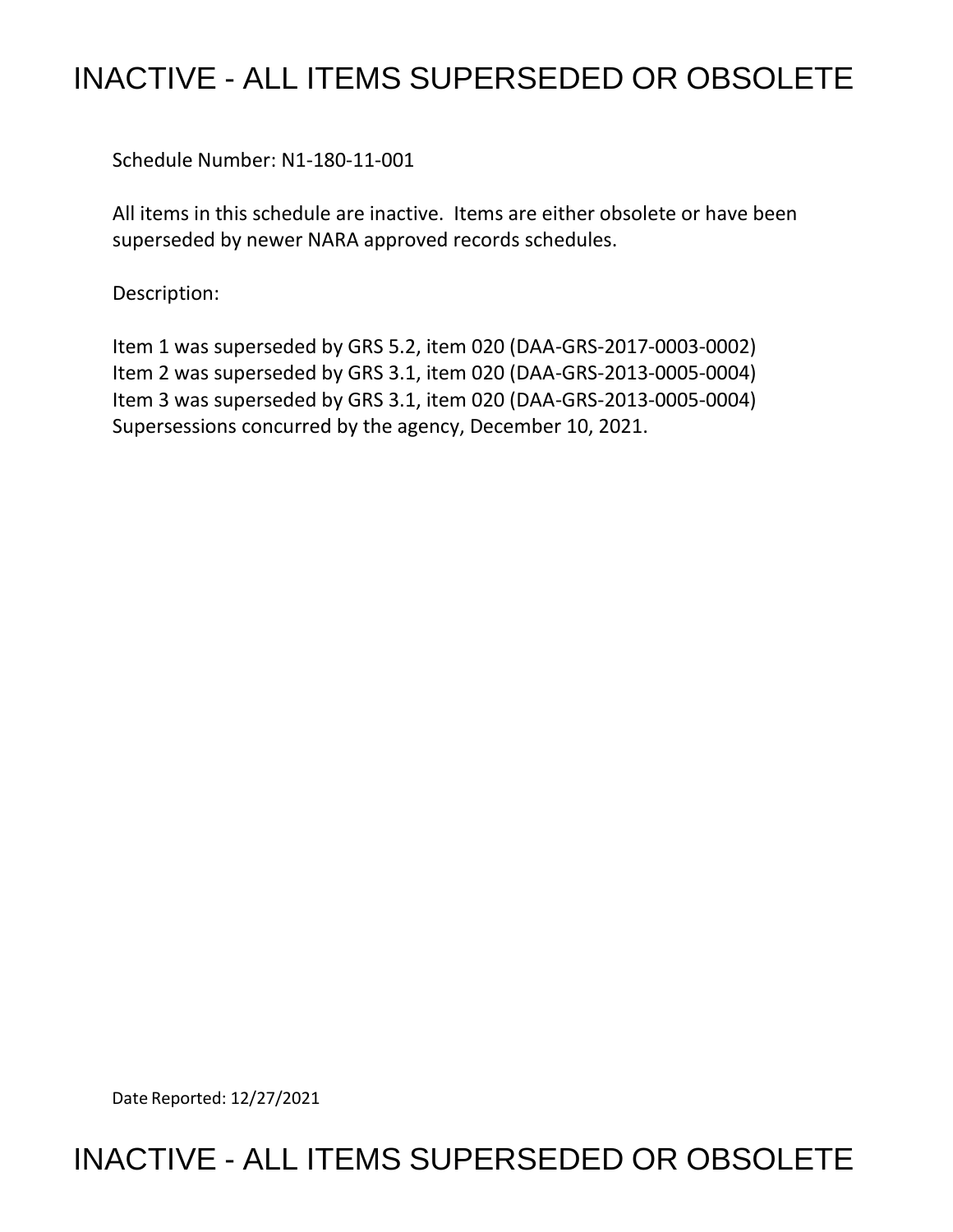| <b>REQUEST FOR RECORDS DISPOSITION AUTHORITY</b>                                                                                                                                                                                                                                                                                                                                                                                                                                                                |              |                                                | <b>JOB NUMBER</b><br>$N1-180-11-1$                                                                                                                                         |                                               |                                           |
|-----------------------------------------------------------------------------------------------------------------------------------------------------------------------------------------------------------------------------------------------------------------------------------------------------------------------------------------------------------------------------------------------------------------------------------------------------------------------------------------------------------------|--------------|------------------------------------------------|----------------------------------------------------------------------------------------------------------------------------------------------------------------------------|-----------------------------------------------|-------------------------------------------|
| To<br>NATIONAL ARCHIVES & RECORDS ADMINISTRATION<br>8601 ADELPHI ROAD, COLLEGE PARK, MD 20740-6001                                                                                                                                                                                                                                                                                                                                                                                                              |              |                                                | Date received                                                                                                                                                              |                                               |                                           |
| FROM (Agency or establishment)<br>1<br><b>Commodity Futures Trading Commission</b>                                                                                                                                                                                                                                                                                                                                                                                                                              |              |                                                | <b>NOTIFICATION TO AGENCY</b>                                                                                                                                              |                                               |                                           |
| <b>MAJOR SUBDIVISION</b><br>$\overline{2}$                                                                                                                                                                                                                                                                                                                                                                                                                                                                      |              |                                                | In accordance with the provisions of 44 U S C 3303a, the<br>disposition request, including amendments, is approved<br>except for items that may be marked "disposition not |                                               |                                           |
| <b>MINOR SUBDIVISION</b><br>3                                                                                                                                                                                                                                                                                                                                                                                                                                                                                   |              |                                                | approved" or "withdrawn" in column 10                                                                                                                                      |                                               |                                           |
| 4 NAME OF PERSON WITH WHOM TO CONFER<br>Crystal Zeh                                                                                                                                                                                                                                                                                                                                                                                                                                                             |              | <b>TELEPHONE NUMBER</b><br>5.<br>202-418-5035  | <b>DATE</b>                                                                                                                                                                |                                               | ARCHIVIST OF THE UNITED STATES            |
| <b>AGENCY CERTIFICATION</b><br>6<br>I hereby certify that I am authorized to act for this agency in matters pertaining to the disposition of its<br>records and that the records proposed for disposal on the attached 1 page(s) are not needed now for the<br>business for this agency or will not be needed after the retention periods specified, and that written<br>concurrence from the General Accounting Office, under the provisions of Title 8 of the GAO Manual for<br>Guidance of Federal Agencies, |              |                                                |                                                                                                                                                                            |                                               |                                           |
| $\boxtimes$ is not required<br>  Is attached, or<br>SIGNATURE OF AGENCY REPRESENTATIVE<br><b>DATE</b>                                                                                                                                                                                                                                                                                                                                                                                                           |              |                                                | has been requested<br><b>TITLE</b>                                                                                                                                         |                                               |                                           |
| September 13, 2011                                                                                                                                                                                                                                                                                                                                                                                                                                                                                              |              | Records Management Officer                     |                                                                                                                                                                            |                                               |                                           |
| 7 ITEM NO                                                                                                                                                                                                                                                                                                                                                                                                                                                                                                       |              | 8 DESCRIPTION OF ITEM AND PROPOSED DISPOSITION |                                                                                                                                                                            | 9 GRS OR<br>SUPERSEDED JOB<br><b>CITATION</b> | <b>10 ACTION TAKEN</b><br>(NARA USE ONLY) |
|                                                                                                                                                                                                                                                                                                                                                                                                                                                                                                                 | See attached |                                                |                                                                                                                                                                            |                                               |                                           |

 $\mathcal{L}_{\text{max}}$  and  $\mathcal{L}_{\text{max}}$ 

**THE REPORT OF THE CONTROL** 

 $\frac{1}{2} \frac{1}{2} \frac{1}{2}$ 

 $\zeta$ 

 $\bar{\zeta}$ 

 $\label{eq:2.1} \frac{1}{\sqrt{2}}\int_{\mathbb{R}^3}\frac{1}{\sqrt{2}}\left(\frac{1}{\sqrt{2}}\right)^2\frac{1}{\sqrt{2}}\left(\frac{1}{\sqrt{2}}\right)^2\frac{1}{\sqrt{2}}\left(\frac{1}{\sqrt{2}}\right)^2\frac{1}{\sqrt{2}}\left(\frac{1}{\sqrt{2}}\right)^2.$